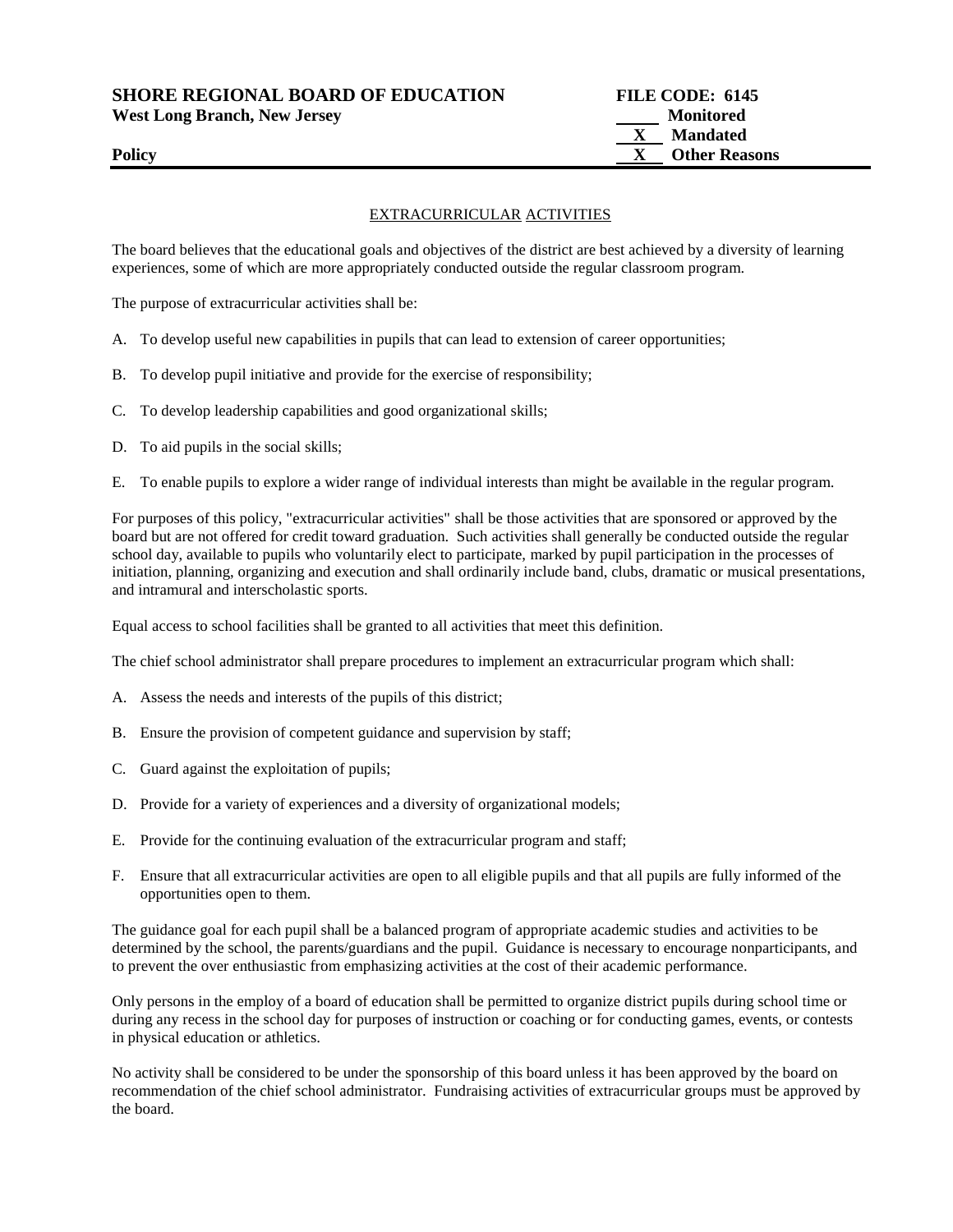## File Code: 6145

## EXTRACURRICULAR ACTIVITIES (continued)

All pupils in good disciplinary and academic standing shall have equal access to all extracurricular activities regardless of race, creed, color, national origin, ancestry, age, marital status, affectional or sexual orientation, gender, gender identity and expression, religion, disability, immigration status, English proficiency, housing status or socioeconomic status. The district shall ensure equity in educational programs including extracurricular activities and provide opportunities for students to interact positively with others on a nondiscriminatory basis.

### Good Disciplinary Standing

Good disciplinary standing shall mean that a pupil is not eligible to participate while serving a detention or suspension. Pupils who serve more than two detentions, suspensions or a combination of the two during one term may be found not eligible to participate the following term.

- A. When a pupil already participating in an extracurricular activity is reported for an infraction of the rules for pupil conduct, the principal shall appoint a staff committee to consider whether the pupil shall be removed from any or all extracurricular activities.
- B. If a pupil was in bad disciplinary standing the previous term, the principal shall refer the matter to a staff committee to determine whether the pupil shall be permitted to participate during the current term.

#### Good Academic Standing

Good academic standing at the beginning of the school year for all grades, seven through 12, means successful completion of the previous year's requirements, with no failures. In addition, the previous year's requirements are:

- A. For grade 10, completion in grade nine of at least 1/4 of the credits required to receive a Shore Regional High School District state endorsed high school diploma, with a minimum grade point average of 70;
- B. For grade 11, completion in grade 10 of the same requirements as in A above;
- C. For grade 12, completion in grade 11 of the same requirements as in A above.

Continuing good academic standing requires maintenance of passing grades in all subjects during the current year, and in grade 12 taking enough course credits to complete the high school graduation requirement by the end of the academic year.

A pupil who begins the year not in good academic standing, who maintains a passing grade in every subject and a minimum grade point average of 70, may request consideration to participate in extracurricular activities at the beginning of the second semester.

#### **Attendance**

The district's attendance policy shall also apply.

#### Implementation

The chief school administrator shall direct development of detailed regulations to ensure equitable implementation of this policy. Particular care shall be taken to ensure that all extra-curricular programs and their operation comply with district equity requirements. Participation in academically related coaching or tutoring groups may be exempt from the eligibility requirement at the chief school administrator's discretion.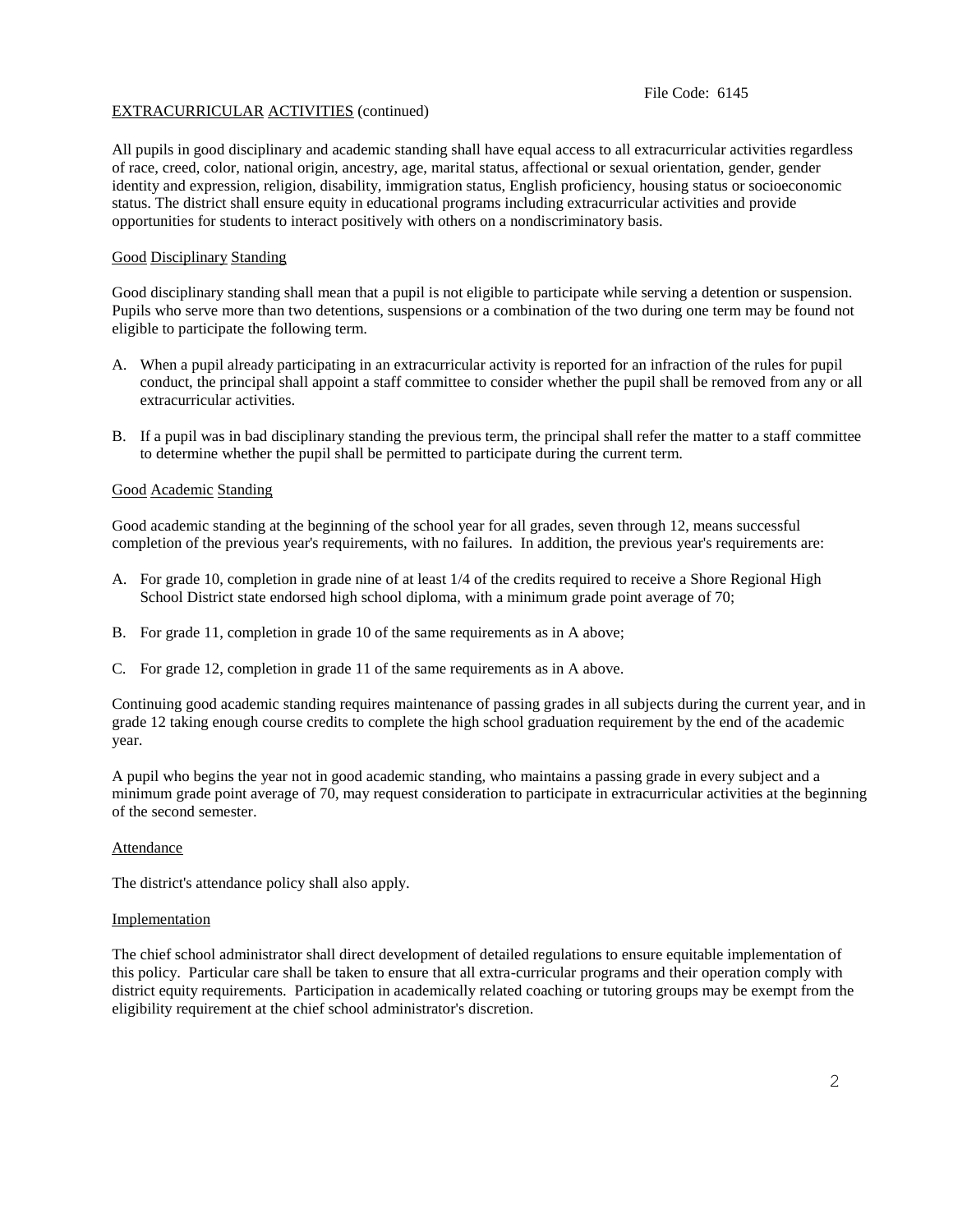# EXTRACURRICULAR ACTIVITIES (continued)

| Adopted:             | July 26, 2012                   |
|----------------------|---------------------------------|
| NJSBA Review/Update: | September 22, 2014              |
| Readopted:           | November 20, 2014, May 25, 2017 |

# Key Words

Extracurricular Activities, Co-curricular Activities, Student Activities, Pupil Activities

|                          |                                                                             | Legal References: N.J.S.A. 10:5-1 et seq. Law Against Discrimination                  |  |
|--------------------------|-----------------------------------------------------------------------------|---------------------------------------------------------------------------------------|--|
|                          | N.J.S.A. 18A:11-3                                                           | Voluntary associations regulating conduct of student                                  |  |
|                          |                                                                             | activities; membership; rules and regulations; appeals                                |  |
|                          | N.J.S.A. 18A:19-14                                                          | Funds derived from pupil activities                                                   |  |
|                          | N.J.S.A. 18A:35-20                                                          | Participation in courses in which verbalization unessential to                        |  |
|                          |                                                                             | understanding of subject matter; location of and children in                          |  |
|                          |                                                                             | bilingual programs                                                                    |  |
|                          | N.J.S.A. 18A:42-5, -6                                                       | Certain student organizations declared harmful                                        |  |
|                          |                                                                             | N.J.S.A. 34:13A-1 et seq. New Jersey Employer-Employee Relations Act                  |  |
|                          | N.J.A.C. 6A:7-1.1 et seq. Managing for Equality and Equity in Education     |                                                                                       |  |
|                          | N.J.A.C. 6A:8-3.2                                                           | Career education and counseling                                                       |  |
|                          | N.J.A.C. 6A:9B-5.16                                                         | Athletics personnel                                                                   |  |
|                          | N.J.A.C. 6A:16-2.2                                                          | Required health services                                                              |  |
|                          | N.J.A.C. 6A:30-1.1et seq. Evaluation of the Performance of School Districts |                                                                                       |  |
|                          | N.J.A.C. 6A:32-9.1 et seq.                                                  | <b>Athletics Procedures</b>                                                           |  |
|                          |                                                                             | 20 U.S.C.A. 4071-4074 - Equal Access Act                                              |  |
|                          |                                                                             | 20 U.S.C.A. 1681 et seq. - Title IX of the Education Amendments of 1972               |  |
|                          |                                                                             | Krupp v. Bd. of Ed. of Union County Reg. H.S. Dist. #1, 278 N.J. Super. 31 (App. Div. |  |
|                          | 1994) cert. den. 140 N.J. 277 (1994)                                        |                                                                                       |  |
|                          |                                                                             | Good News Club v. Milford Central School, 121 U.S. 2093 (2001)                        |  |
|                          | The Comprehensive Equity Plan, New Jersey Department of Education           |                                                                                       |  |
|                          | NJSIAA Constitution, Bylaws, Rules and Regulations                          |                                                                                       |  |
| <b>Possible</b>          |                                                                             |                                                                                       |  |
| <b>Cross References:</b> | 1210                                                                        | Community organizations                                                               |  |
|                          | 1320                                                                        | Participation in out of school community activities                                   |  |
|                          | *1322                                                                       | Contests for pupils                                                                   |  |
|                          | $*2224$                                                                     | Nondiscrimination/affirmative action                                                  |  |
|                          | *3453                                                                       | School activity funds                                                                 |  |
|                          | 4143/4243                                                                   | Extra pay for extra work                                                              |  |
|                          | $*5113$                                                                     | Absences and excuses                                                                  |  |
|                          | $*5126$                                                                     | Awards for achievement                                                                |  |
|                          | $*5131$                                                                     | Conduct/discipline                                                                    |  |
|                          | $*5136$                                                                     | Fund-raising activities                                                               |  |
|                          | 5143                                                                        | Insurance                                                                             |  |
|                          | $*5145.4$                                                                   | Equal educational opportunity                                                         |  |
|                          | $*6010$                                                                     | Goals and objectives                                                                  |  |